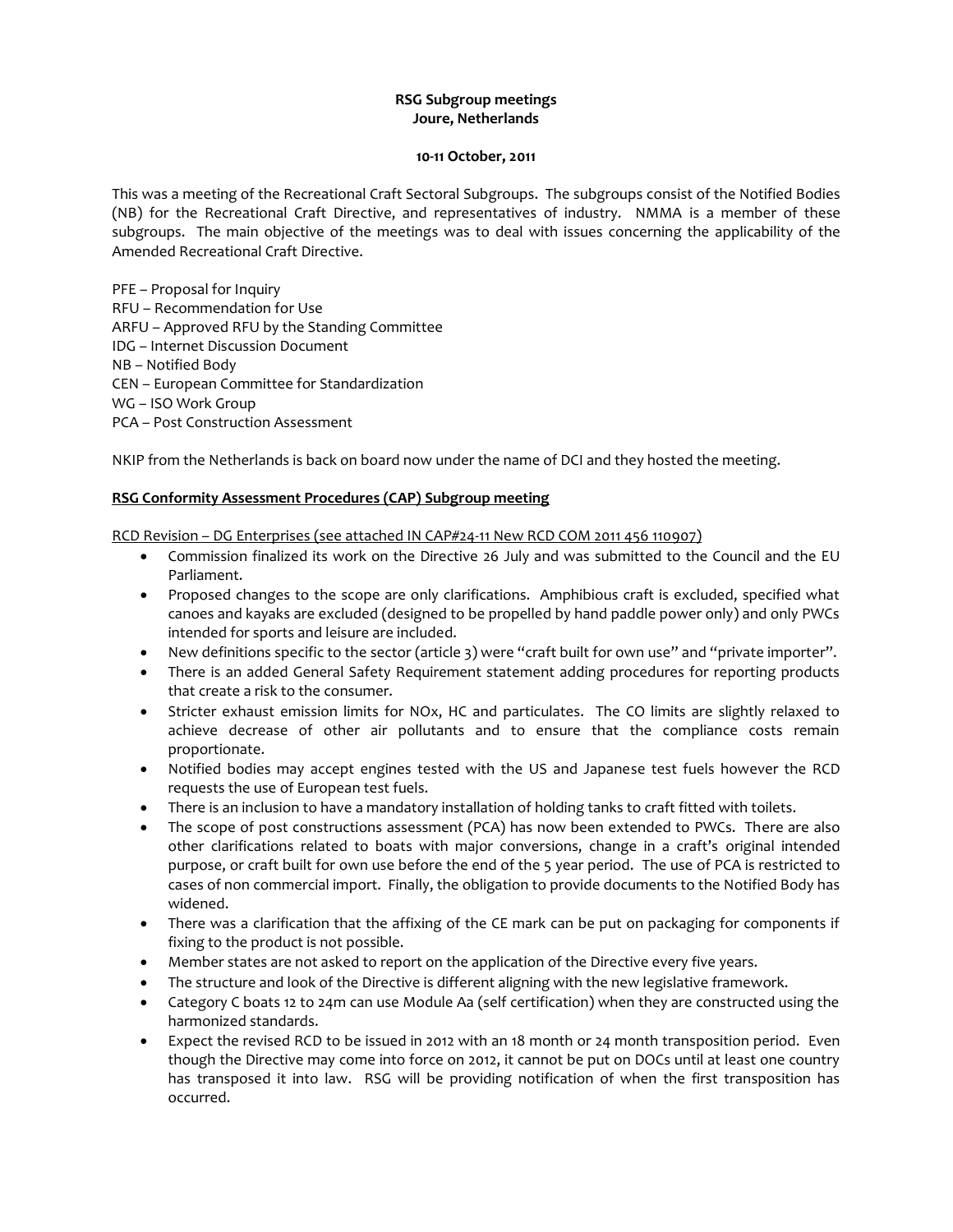# CEN report

• The CEN consultant provided his report dated 5 July 2011. See attached IN CAP #24-4 CEN Report 01-06 2011 110809.

# PFE's

- PFE 206/RFU 81 Validity of Certificates periods of validity cannot be set however there may be special circumstances. The builder should be reminded of their obligation to inform the NB of any substantial changes to the product. The RFU will be amended to reflect those thoughts.
- PFE 239 Declaration of Conformity for Products which require EC Type examination certification issue was raised concerning some manufacturer's attempts to add new products under existing certificates. It was determined that the product must be clearly stated as being covered by the certificate.
- PFE 244 Post Construction, Outboard Engines the group agreed that PCA only applies to recreational craft and not engines.
- PFE 247r2 Notified Body, inspection, independence was put on hold until the next meeting pending further discussion.
- There were 3 PFE's provided by ECB without recommended solutions until late. It was decided to give them numbers and provide them for the group's review and comment. They will be discussed at the next meeting.

# Issues of the CAP Subgroup

- It was brought to the group the need to provide a "type accepted" list of CE compliant components. The proposal lacked support to move forward however several notified bodies are going to work with the technical secretary to show how easy it would be to support such an idea.
- The group discussed that in the new Directive, the manufacturer has the obligation to take into account the latest version of the standard and a NB has to reassess the EC type examination certificate against the new version of the standard. There is going to be a real problem as to when the Directive goes into effect and to how new DOCs will be labeled moving forward. ICOMIA is suggesting that old standards are allowed to maintain the presumption of conformity (legal standing for manufacturers) for existing designs and the use of the new versions of the standards apply to new designs only.
- Comments were provided to the Commission asking them to bring in line the disparity of the country code of the CIN between country of manufacture and country of manufacturer.
- ISO TC 188 has accepted RSG's membership. We have a voice but don't have a vote.
- Follow up items from the May 2011 ADCO meeting
	- o ADCO accepted the fact that we have a permanent representative for RSG (Christer Bergstrom)
	- o Switzerland has asked that the RSG look into creating a separate chapter in the Guidelines for boats that have received an LPG conversion for propulsion systems. The group has decided to take the task on and passed it to the EXH group's meeting agenda.
	- $\circ$  ADCO requests that RSG revise RFU 85 as market surveillance is looking for a minimum scantling structure for boat construction materials as a way to check for conformity. It provided for a large discussion that pointed that 12215-5 was published noting that it was already being revised. The group was to decide to leave ARFU 85 alone or to delete it. RSG decided to leave it alone and answer ADCO in a letter.
- RSG Guidelines 2012 the impact of the New Directive was discussed. RSG will issue a request to the NBs to check the existing Guidelines against the changes in the upcoming new RCD. Input will be accepted until the end of this year with an eye towards creating review groups in calendar year 2012.
- It was also discussed that the CC Paper could be updated by the Commission.
- There are still many RFUs up for approval at the next Standing Committee meeting on Dec 9.
- The definition of the term "boat" was discussed. We settled on: a boat is a man-made vehicle of any size designed to float or plane to provide passage for persons or freight onboard across water. This will be formalized into a PFE for the next subgroup meeting.
- We discussed the possibility of doing a PFE that outlines language for high speed craft assessment.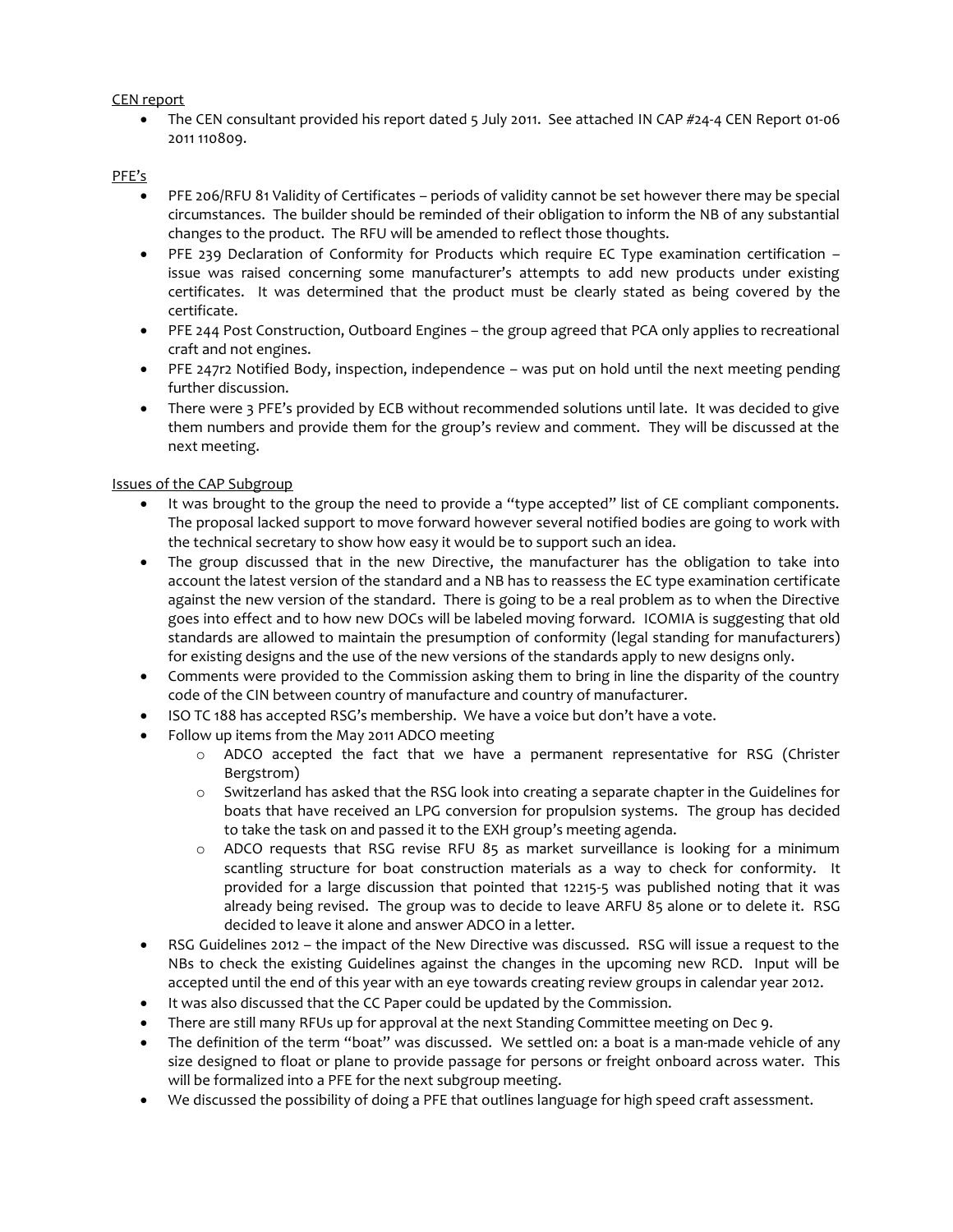- RFU 71 was challenged by France seeking better verbiage for the current answer. After much discussion, it was decided to have the RFU answer that no, autopilot systems cannot be used as an emergency arrangement for steering.
- ICOMIA suggested a system to add new CINs from PCA to better track product in the EU. It was suggested that all NBs participate.

## **RSG Design and Construction Subgroup meeting**

# PFEs

- PFE 220/RFU 88r1 Stability, Inflatables We discussed if we should leave this RFU untouched now that ISO 6185 part 4 is published. Once the standard is harmonized, this RFU would be removed from the Guidelines.
- PFE 237 Bio Fuel Compatibility of Fuel Hoses the DRFU is on hold and the Information Note on this topic will remain unchanged until we review the DIS version of the standards 7840 and 8469.
- PFE 246 PCA, Used Engines This IDG should become an DRFU and brought to the RSG horizontal committee for further discussion.

# Issues of the DCN Subgroup

- The cancellation of ISO 9094 was discussed within the group. ICOMIA stated that there would be no new updates to the status until next year's plenary. Given that, the group pondered whether or not there should be further clarification regarding the lack of direction about escape routes in boats in part 1 of the standard (under 15m) which was one of the main reasons why the standard was considered for merging in the first place. IDG 197 and IDG 183 will be changed to PFEs for further discussion.
- A discussion ensued over the owner's manual translation requests. It was determined that ADCO is against the Ken Cook version but there is no legal standing on their point. Individual member states may create laws that require information above and beyond the RCD. In those cases, the person who places the product on the market in that member state would be responsible for complying to the law.

# **RSG Exhaust Subgroup meeting**

PFEs

N/A

#### Issues of the Exhaust Subgroup

- The Commission discussed the issues associated with the more stringent NOx limits for CI engines above 130Kw set in Marpol Annex VI. Since the RCD applies to diesel marine engines, the Commission was asked to determine which rule should be applied to recreational craft equipped with CI engines. It was decided by the Commission that Member States cannot set rules imposing the MARPOL convention NOx emission limits as long as such limits dictate the technical modification of those recreational craft whose NOx emissions comply with the emission limits set in the Directive.
- NB Quality Security reinforced that they will have for distribution, a new operative procedure for the survey of exhaust gas for marine engines. This will be provided prior to the next meeting in time for everyone to review.

The next meeting of the RSG is tentatively scheduled for April 2012 in Brussels, Belgium. The next meeting of the subgroups was tentatively scheduled for February 2012 in Salerno, Italy.

The information contained herein is prepared by an NMMA appointed representative or staff member and intended for informational purposes and informal background use only. It is not intended to serve as an official report of the meeting's proceedings, actions or outcomes. This unofficial summary prepared by an NMMA appointed representative or staff member is not intended to generate any